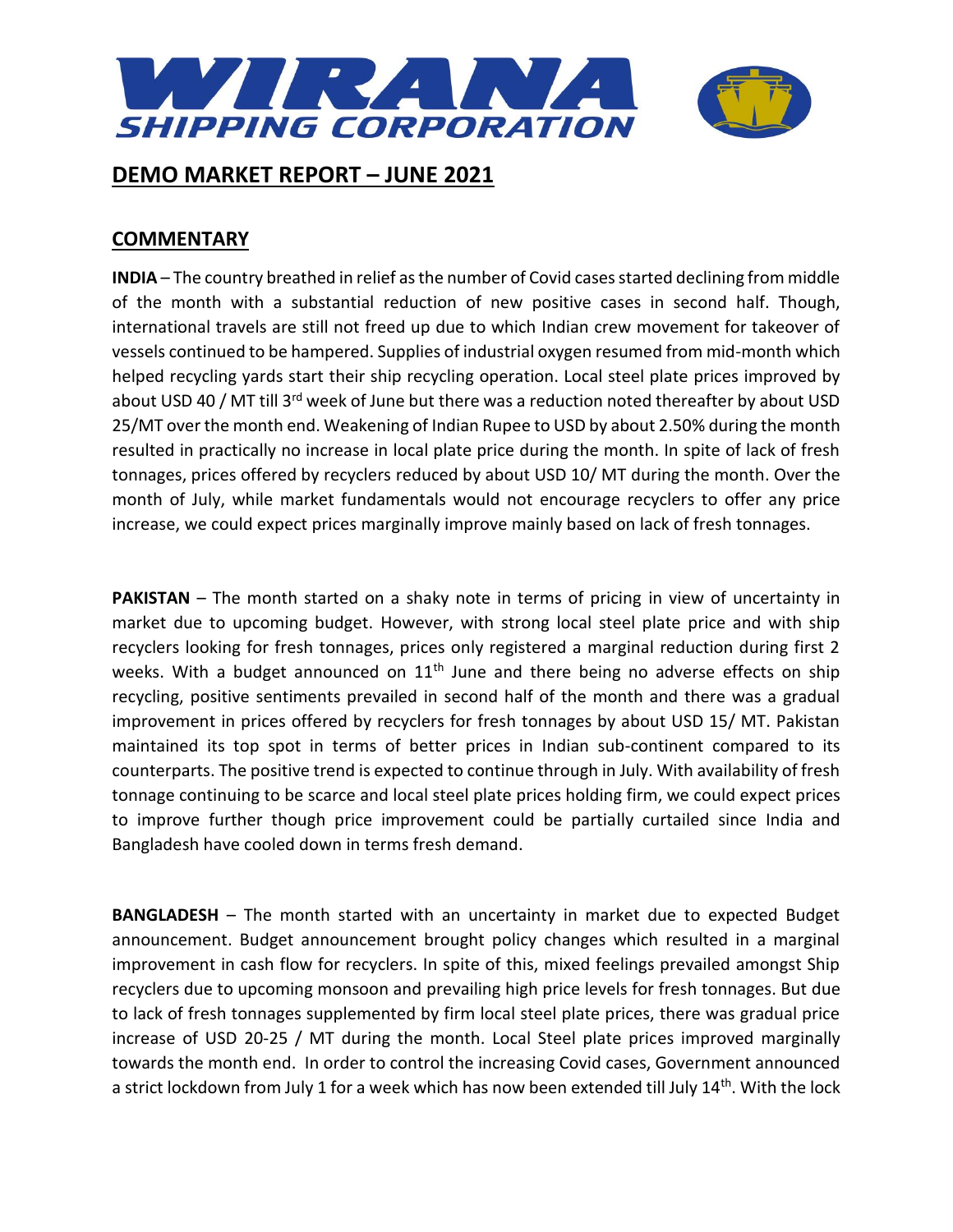

down and the fact that quite a few yards have been filled up, we would see slower demand and thus cannot expect a substantial price increase in July except for marginal price increase due to scarce supply of fresh tonnages

**TURKEY**- Market was stable all through the month on back of firm local demand. Towards the month end recyclers offered a price increase of about USD 5-10/MT. This was in spite of imported scrap prices registering a reduction of about USD 5-8 / MT and weak Lira. Over the month of July, we would expect prices to be stable at about same levels as presently seen.

**CHINA** – With effect from 1.1.2019, China has stopped accepting any foreign flagged ship for recycling as per directives from Government. Breakers now can only recycle local ships from China.

**SUPPLY** – Tanker and Offshore units continued to dominate the supply of tonnages for recycling. This has been the case for past few months considering that Dry and Container segment are enjoying a very strong freight market.

**OUTLOOK FOR JULY –** We expect to see continuity of lack of fresh tonnages being offered for recycling through July due to exceptionally strong freight market being enjoyed by Dry segment and Container segment. Tanker freight rates have registered a marginal improvement on back of an increase in oil demand. This is due to countries opening up after successful vaccination roll out programs and resultant increase in consumer demand. Offshore industry too will try to delay sending units for recycling considering the increase in oil demand and prices. From a recycling perspective it could reduce supply of tankers and offshore although marginally. International demand for steel is also expected to be strong. We would expect prices in July to register an increase.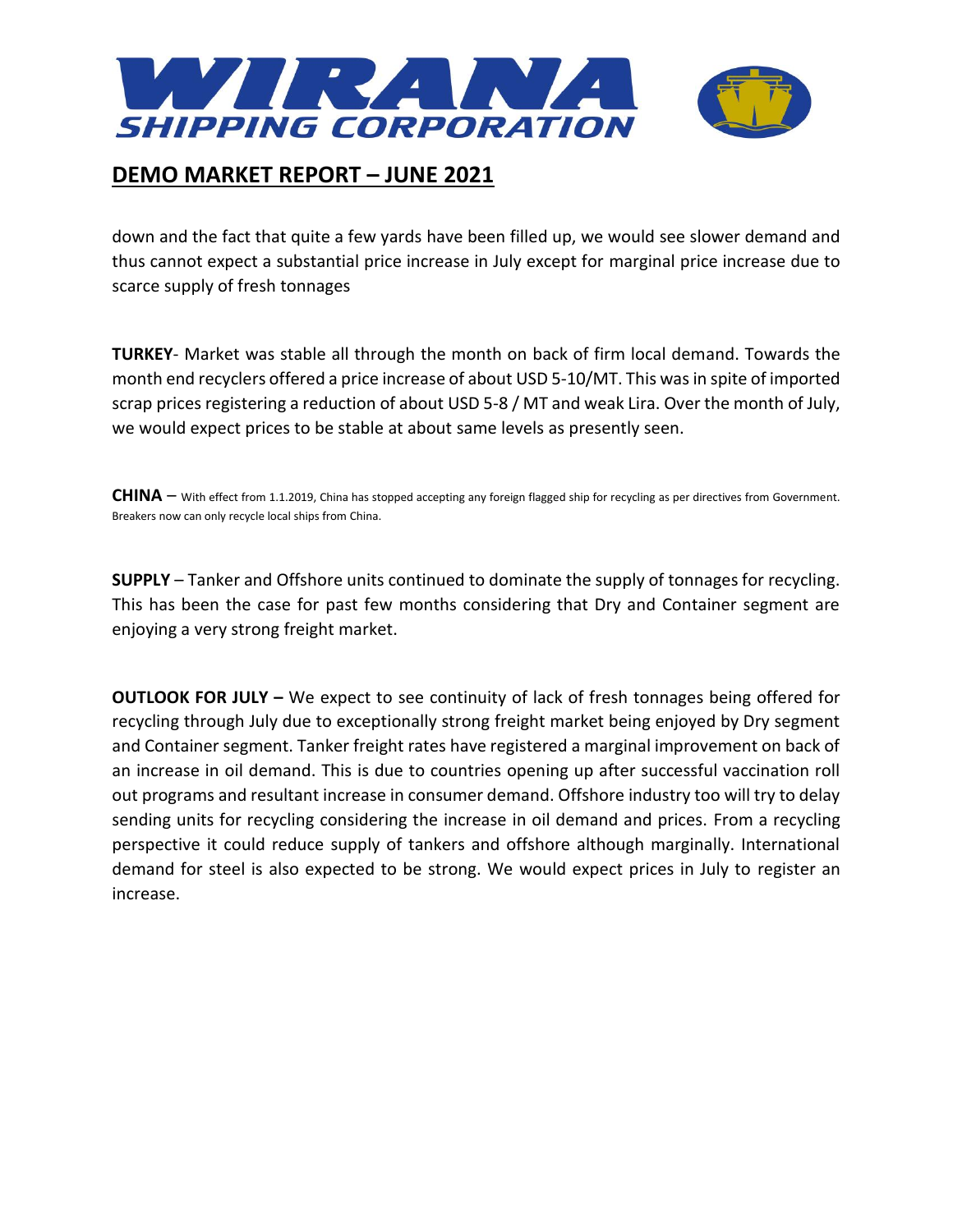

#### **GREEN RECYCLING:**

- 1. Spain has acceded to Hong Kong Convention for Safe and Environmentally Sound Recycling of Ships 2009, making it  $17<sup>th</sup>$  contracting state. Presently, 17 contracting states which consists of Belgium, Croatia, Denmark, Congo, Estonia, Germany, France, Turkey, Serbia, Norway, Panama, Malta, Netherlands, India, Japan, Ghana and Spain, represents approximately 29.77% of gross tonnage of world's total tonnage of merchant shipping.
- 2. Canadian Heddle is the latest participant to join Green Marine. Green Marine is a voluntary environmental certification program for North American Marine industry. It is a rigorous, transparent and inclusive initiative that addresses key environmental issues through its 14 performance indicators. Earlier this year, the American Maritime Partnership (AMP) (a coalition group representing the domestic US maritime industry) also joined Green Marine.
- 3. Crowley Maritime Corporation become thirteenth Ship owner to join SRTI whereby the US Owned Ship Owner- Operator will publicly disclose its ship recycling policies.
- 4. Bahrain Shipyard ASRY is working in partnership with Netherland's based company, Elegant Exit Company, to create a prominent hub for vessel recycling in the Middle East, Gulf. ASRY has recently received certification as being able to recycle in compliance with from HKC, EUSRR and ISO 30000.



Photo Source: The Marine standard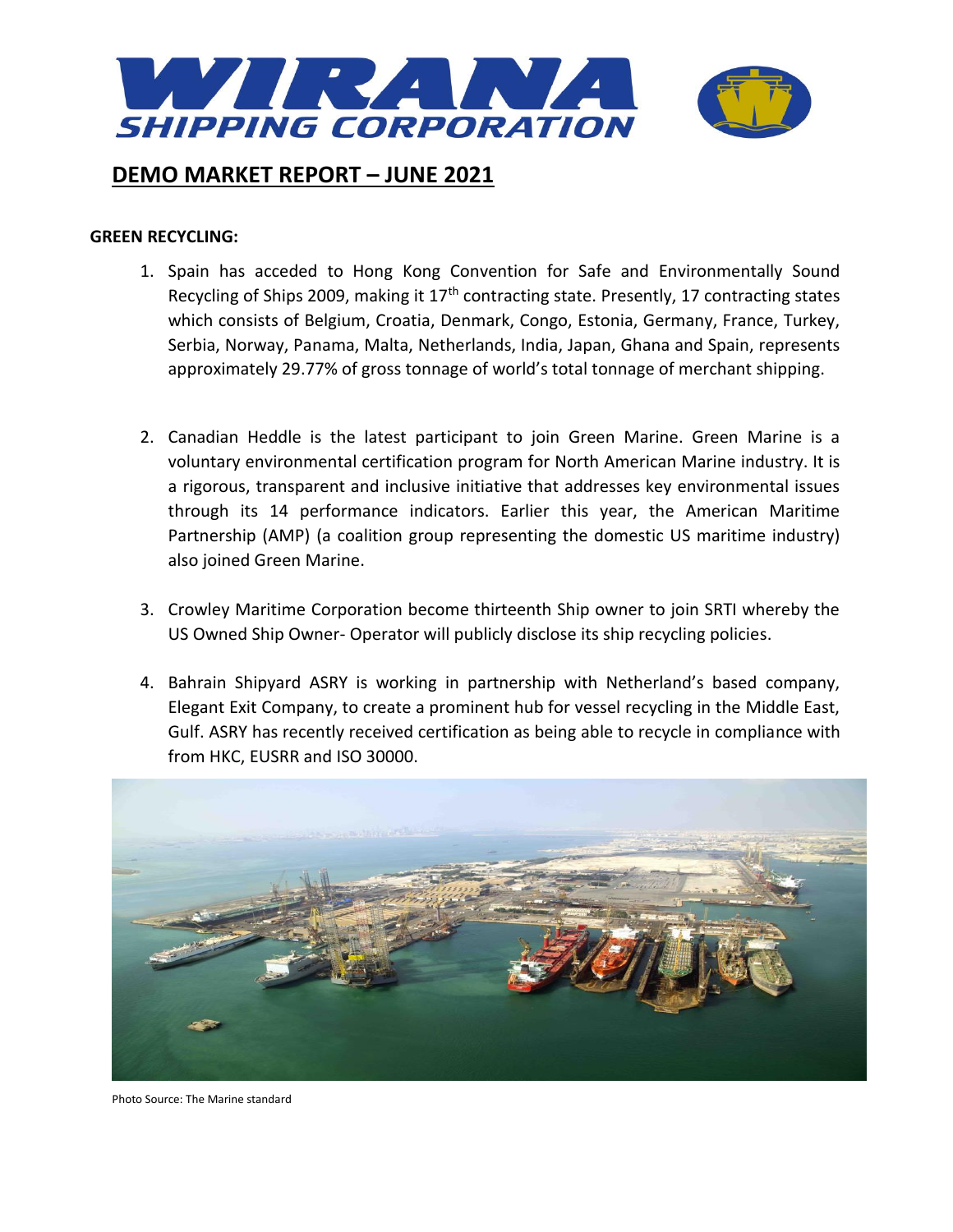

5. SSI has published a report which explores shipping transition to a circular industry. The 4R model of Reduce, Reuse, Refurbish, Recycle presented in the report highlights the path for shipping to understand how circularity can be applied to its activities. The report states that ship recycling volumes are expected to double by 2028 and almost quadruple by 2033.

| <b>Type</b>   | <b>Name of Vessel</b>  | <b>Built</b> | <b>DWT</b> | <b>LDT</b> | <b>Price</b> | <b>Remarks</b>                                                                |
|---------------|------------------------|--------------|------------|------------|--------------|-------------------------------------------------------------------------------|
| Tanker        | Amur                   | 1991         | 8091       | 2857       | 875          | Alang, Has 660 MT SS                                                          |
| Container     | Dole Costa Rica        | 1991         | 11800      | 8308       |              | Alang, HKC                                                                    |
| Tanker        | Orient Well            | 1998         | 16839      | 5218       | 550          | Ctg                                                                           |
| <b>Bulker</b> | Win Win                | 2001         | 170085     | 20980      | 580          | Ctg                                                                           |
| Tween         | Andrey Artemenko       | 1987         | 1841       | 1016       | 540          | Ctg                                                                           |
| Jack Up Rig   | Valaris Ju 67          | 1976         | 6749       | 10062      |              | As is Indonesia                                                               |
| Tanker        | Gagasan Johar          | 1991         | 7618       | 3049       |              | Ctg                                                                           |
| <b>LPG</b>    | <b>B Gas Commander</b> | 1996         | 2335       | 1493       |              | Aliaga                                                                        |
| Offshore      | Alcyon A               | 1981         | 1000       |            |              | Aliaga                                                                        |
| Offshore      | <b>West Navigator</b>  | 1998         | 99304      |            |              | Aliaga                                                                        |
| Tanker        | Dubra                  | 1999         | 35930      | 8250       |              | Gadani                                                                        |
|               |                        |              |            |            |              | <b>Buyers have Full Subcon</b>                                                |
| Tanker        | Eminence 1             | 1996         | 46341      | 10580      |              | delivery option                                                               |
|               |                        |              |            |            |              | U/T, Dlvd Ctg, Buyer's<br>Option, Vsl has 3000 T of<br>Aluminium content. Old |
| <b>LNG</b>    | Carribean Energy       | 1980         | 72557      | 30652      | 637          | sales in May cancelled                                                        |
| Reefer        | Hua Jin 107            | 1986         | 4277       | 2700       |              | Ctg                                                                           |
| Tanker        | Hazel                  | 1995         | 46700      | 9570       |              | Gadani                                                                        |
| Tanker        | Mirage                 | 1995         | 46700      | 9597       |              | Gadani                                                                        |
| Tanker        | Splendor Emerald       | 1997         | 45999      | 9696       |              | Gadani                                                                        |
| Tanker        | Frachtice              | 1997         | 15855      | 5145       |              | Gadani                                                                        |
| Dredger       | Yelox Delta            | 1984         | 10915      | 6072       |              | Aliaga                                                                        |
| Tanker        | Elka Angelique         | 2001         | 44781      | 10182      | 590          | Gadani                                                                        |
| <b>FSO</b>    | Global M               | 1998         | 298982     | 42152      |              | As is Malaysia                                                                |

## **MAIN DEMOLITION SALES DATA FOR JUNE 2021**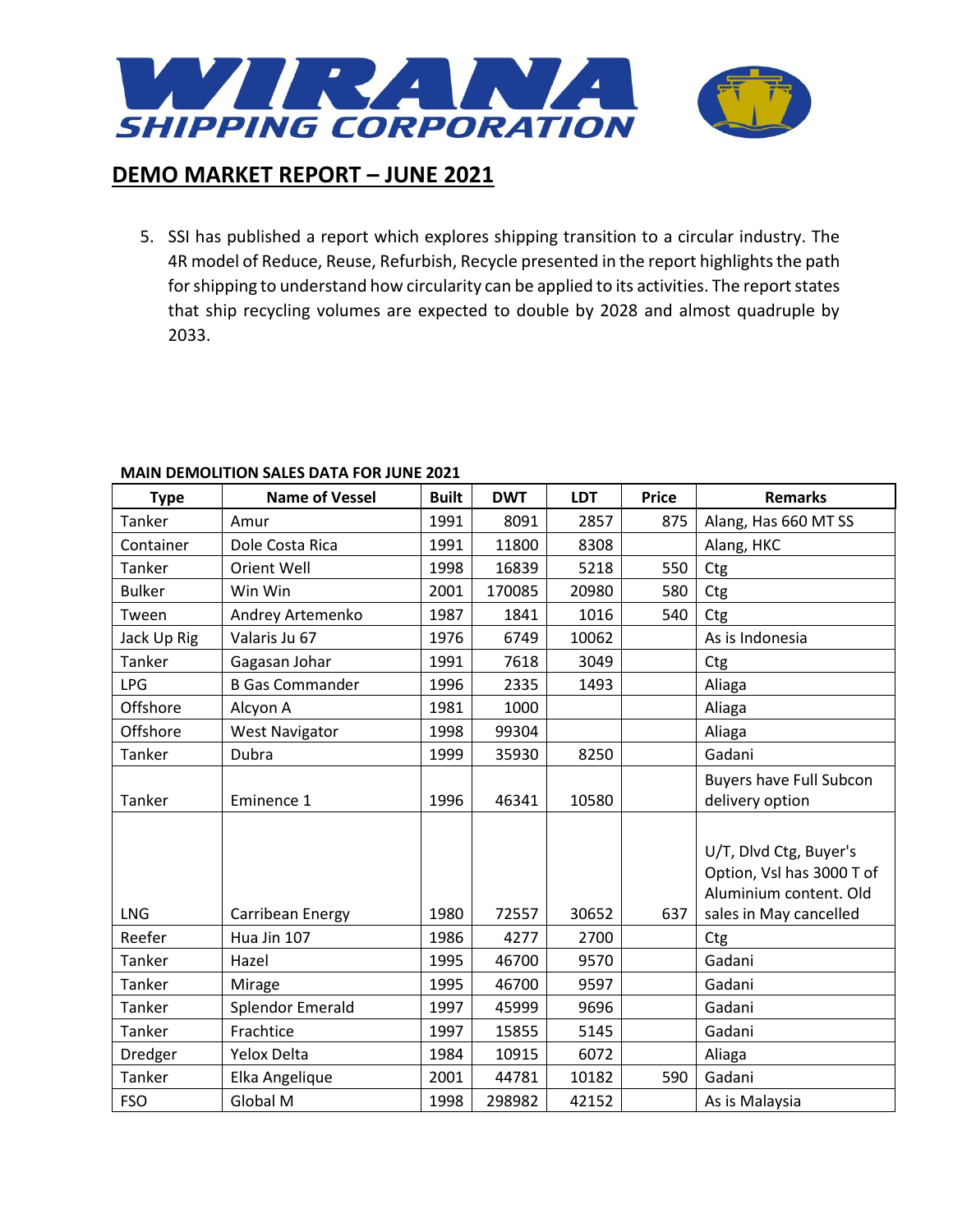

| <b>Type</b> | <b>Name of Vessel</b> | <b>Built</b> | <b>DWT</b> | <b>LDT</b> | <b>Price</b> | <b>Remarks</b>           |
|-------------|-----------------------|--------------|------------|------------|--------------|--------------------------|
|             |                       |              |            |            |              |                          |
|             |                       |              |            |            |              | As is Batam. Vsl has abt |
| Tanker      | Oro Singa             | 1999         | 113333     | 17428      | 528          | 400 MT sludges on board  |
| Tanker      | Wid A                 | 1989         | 4580       | 2329       | 525          | Alang                    |
| Tanker      | Jag Shakti            | 1999         | 47431      | 9623       |              | Ctg                      |
| Tanker      | Rama 1                | 1985         | 4990       | 3813       |              | Gadani                   |
| <b>LPG</b>  | Katara                | 1993         | 4444       | 2586       |              | Alang                    |
| Offshore    | Lafore 800            | 1983         | 1135       |            |              | Alang                    |
| Offshore    | Lafore 900            | 1983         | 1135       |            |              | Alang                    |
| Tanker      | Medan                 | 1991         | 152680     | 20584      |              | Ctg                      |
| Tanker      | Able II               | 1992         | 2261       |            |              | Gadani                   |
|             |                       |              |            |            |              | As is Batam, GFHW, ROB   |
| Tanker      | Maya VN               | 2003         | 318778     | 44217      | 560          | 600 MT incl.             |
| Tanker      | Kutch Bay             | 1997         | 107176     | 16701      | 557          | Auction, as is Sri Lanka |
| Tanker      | <b>Champion One</b>   | 1993         | 36362      | 6950       |              | As is Belawan            |
|             |                       |              |            |            |              |                          |
|             |                       |              |            |            |              | Incl Aluminium Content   |
| <b>LNG</b>  | Mediterranean Energy  | 1984         | 67592      | 32001      |              | 3500 MT, U/T, dlvd Ctg   |
| Tanker      | Aston I               | 2001         | 36032      | 8273       |              | Gadani                   |
| Tanker      | Moon Spring           | 1996         | 7657       | 2354       |              | Ctg                      |
| Reefer      | Horncap I             | 1991         | 9160       | 7867       |              | Alang                    |
| Pass / RORO | St John               | 1984         | 5022       | 9301       |              | As is Manila             |

## **STATISTICS**

## **VESSELS AND QUANTITY LDT BEACHED IN INDIAN SUBCON – IN JUNE 2021, 2020, 2019**

|      | <b>INDIA</b> |          | <b>BANGLADESH</b> |            | <b>PAKISTAN</b> |            |
|------|--------------|----------|-------------------|------------|-----------------|------------|
|      | Vessel       | LDT - LT | Vessel            | $LDT - LT$ | Vessels         | $LDT - LT$ |
| 2021 | 25           | 152,358  | 26                | 321,839    | 10              | 65,366     |
| 2020 | 22           | 241,807  | 14                | 263,510    | 06              | 102,445    |
| 2019 | 20           | 139,128  | 17                | 196,140    | 02              | 12,295     |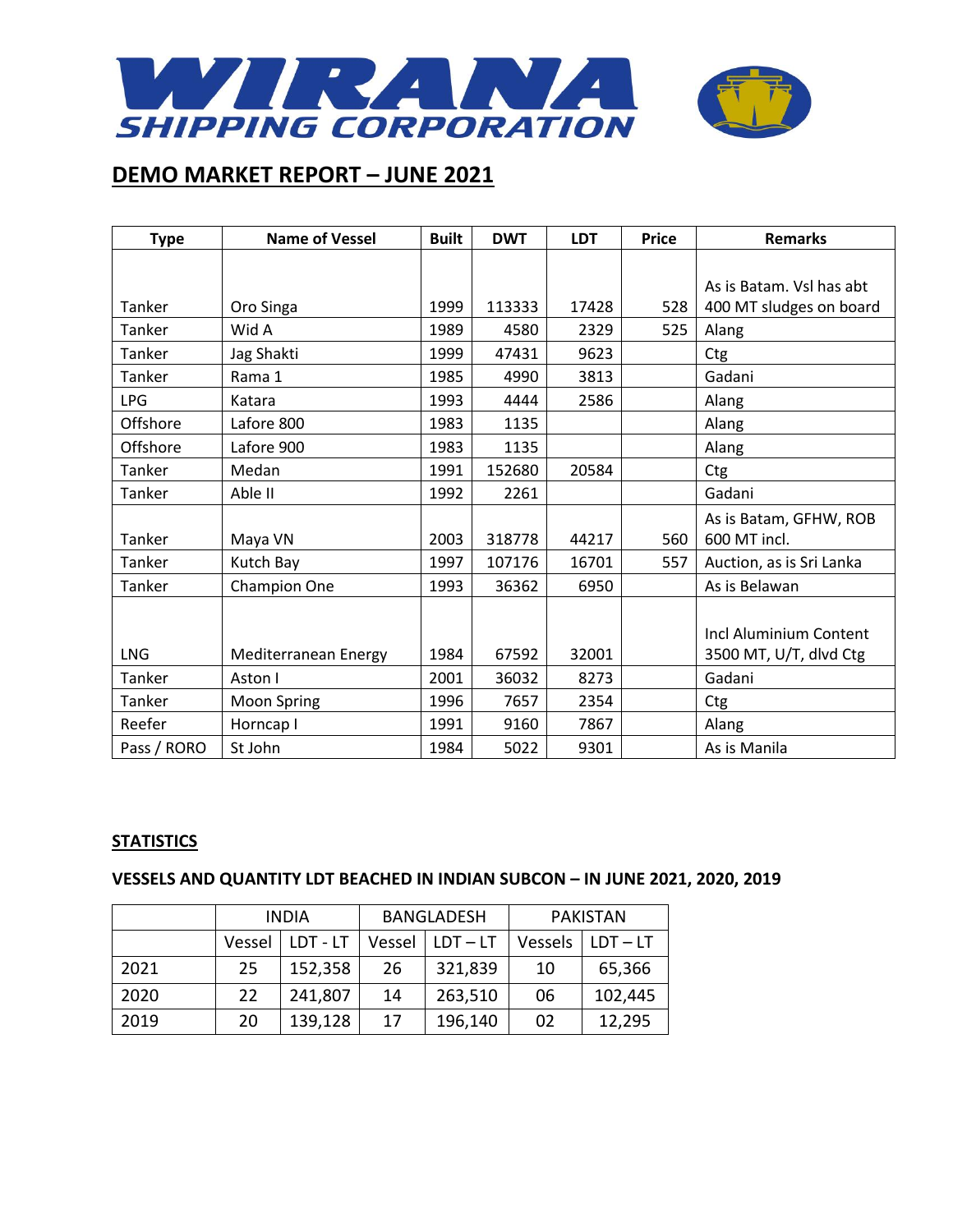

## **VESSELS AND QUANTITY LDT BEACHED IN INDIAN SUBCON – JANUARY TO JUNE 2021, 2020, 2019**

|      | <b>INDIA</b> |          | <b>BANGLADESH</b> |            | <b>PAKISTAN</b> |            |
|------|--------------|----------|-------------------|------------|-----------------|------------|
|      | Vessel       | LDT - LT | Vessel            | $LDT - LT$ | Vessels         | $LDT - LT$ |
| 2021 | 110          | 816,581  | 139               | 1,520,020  | 69              | 512,053    |
| 2020 | 91           | 803,682  | 74                | 959,752    | 20              | 138,008    |
| 2019 | 106          | 812,143  | 156               | 1,738,589  | 19              | 57,812     |

### **Indicative Price Levels for end of June in Current Year Vs Previous Years**

| India | Year      |            | <b>DRY</b> |           | WET    |
|-------|-----------|------------|------------|-----------|--------|
|       |           | Cape / Pmx | Handymax   | Container | Tanker |
|       | June 2021 | 520        | 510        | 570       | 535    |
|       | June 2020 | 285        | 275        | 320       | 305    |
|       | June 2019 | 390        | 380        | 440       | 420    |
|       | June 2018 | 425        | 415        | 470       | 435    |

#### **Indicative Price Levels for end of June in Current Year Vs Previous Years**

| Bangla | Year      | DRY             |          |           | <b>WET</b> |
|--------|-----------|-----------------|----------|-----------|------------|
| desh   |           |                 |          |           |            |
|        |           | Cape $/$ Pm $x$ | Handymax | Container | Tanker     |
|        | June 2021 | 570             | 560      | 580       | 585        |
|        | June 2020 | 300             | 285      | 325       | 325        |
|        | June 2019 | 410             | 390      | 425       | 420        |
|        | June 2018 | 440             | 425      | 460       | 455        |